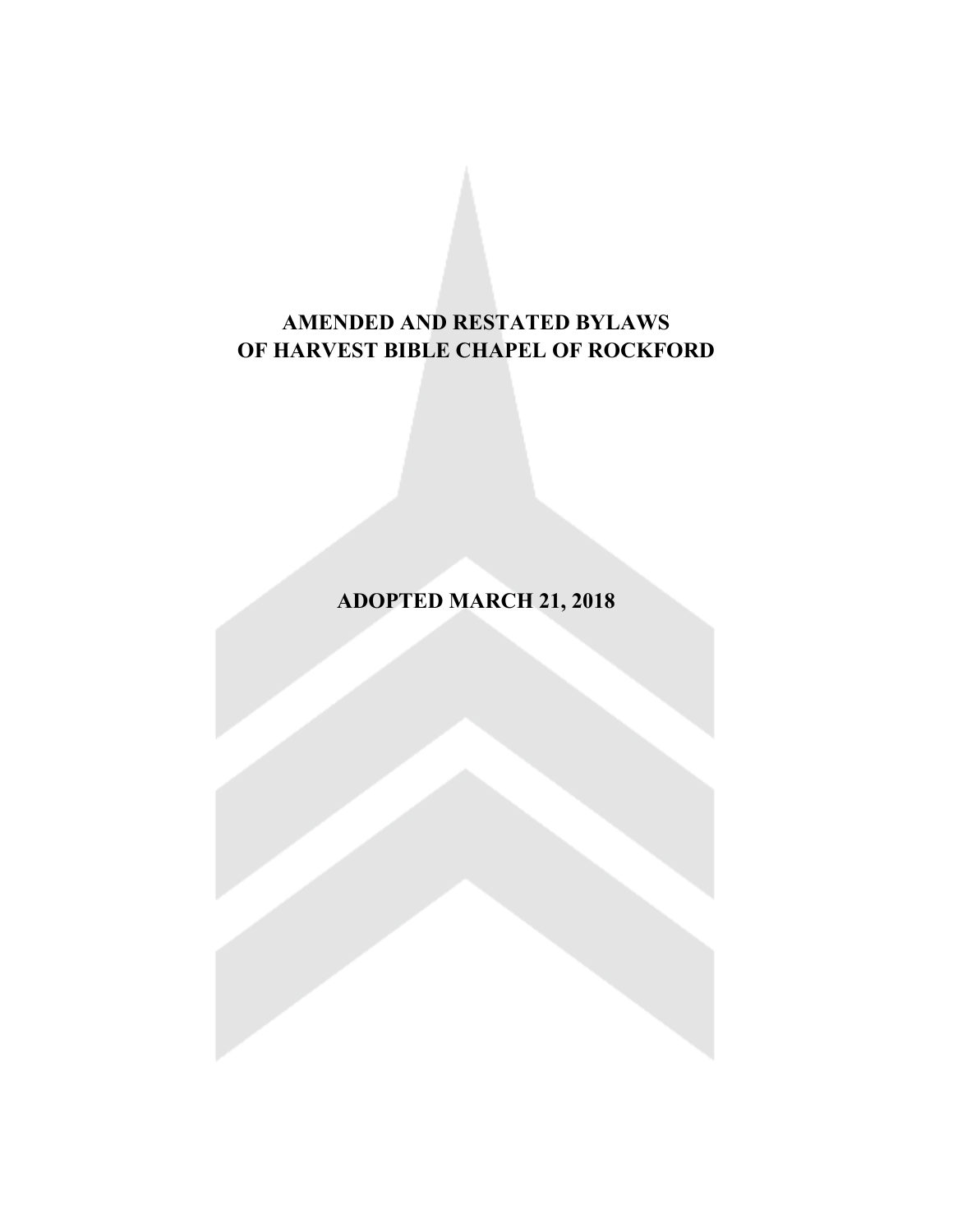## **AMENDED AND RESTATED BYLAWS OF HARVEST BIBLE CHAPEL OF ROCKFORD**

These Bylaws establish biblical plurality in leadership and appropriate accountability between staff and lay leaders in governing the affairs of Harvest Bible Chapel of Rockford, Inc., an Illinois not for profit religious corporation (the "Church" or "Harvest"). The Church is organized under the Illinois General Not For Profit Corporation Act of 1986, as amended (the "Act"). These Bylaws continue the same ecclesiastical and legal entity created in February 26, 2001 and its form of Elder Board governance, and amend and restate, in its entirety, the Constitution of the Church, as amended and adopted on March 21, 2018.

#### **ARTICLE 1. MISSION STATEMENT**

The mission of the Church is to glorify God through the fulfillment of the great commission.

#### **ARTICLE 2. NAME and PRINCIPAL OFFICE**

 The name of the Church is Harvest Bible Chapel of Rockford. The principal office of the Church shall be located at 5501 Windsor Road, Loves Park, Illinois. The Elder Board may designate a different principal office at any time, including an office at other facilities or campuses maintained by the Church from time to time.

#### **ARTICLE 3. FOUR PILLARS**

At the outset of Harvest, four (4) pillars were established as the biblical priorities for this ministry:

- 1. Proclaiming the authority of God's Word without apology. (2 Timothy 4:2)
- 2. Lifting high the name of Jesus through worship. (John 4:24)
- 3. Believing firmly in the power of prayer. (Ephesians 6:18)
- 4. Sharing the good news of Jesus with boldness. (Ephesians 6:19-20)

#### **ARTICLE 4. DOCTRINAL STATEMENT**

**4.1** *The Scriptures*. We believe the sixty-six (66) books of the Old and New Testaments to be the full record of God's self-disclosure to mankind. Different men, while writing according to their own styles and personalities, were supernaturally moved along by the Holy Spirit to record God's very words, inerrant in the original writings. Therefore, those applying themselves to study its literal, historical-grammatical context can accurately understand God's Word. Scripture is fully trustworthy as our final and sufficient authority for all of life (2 Timothy 3:16-17; 2 Peter 1:20- 21).

**4.2** *The Triune God*. We believe in the one living and true God, eternally (John 17:3) existing in perfect unity as three (3) equally and fully divine Persons: the Father, the Son, and the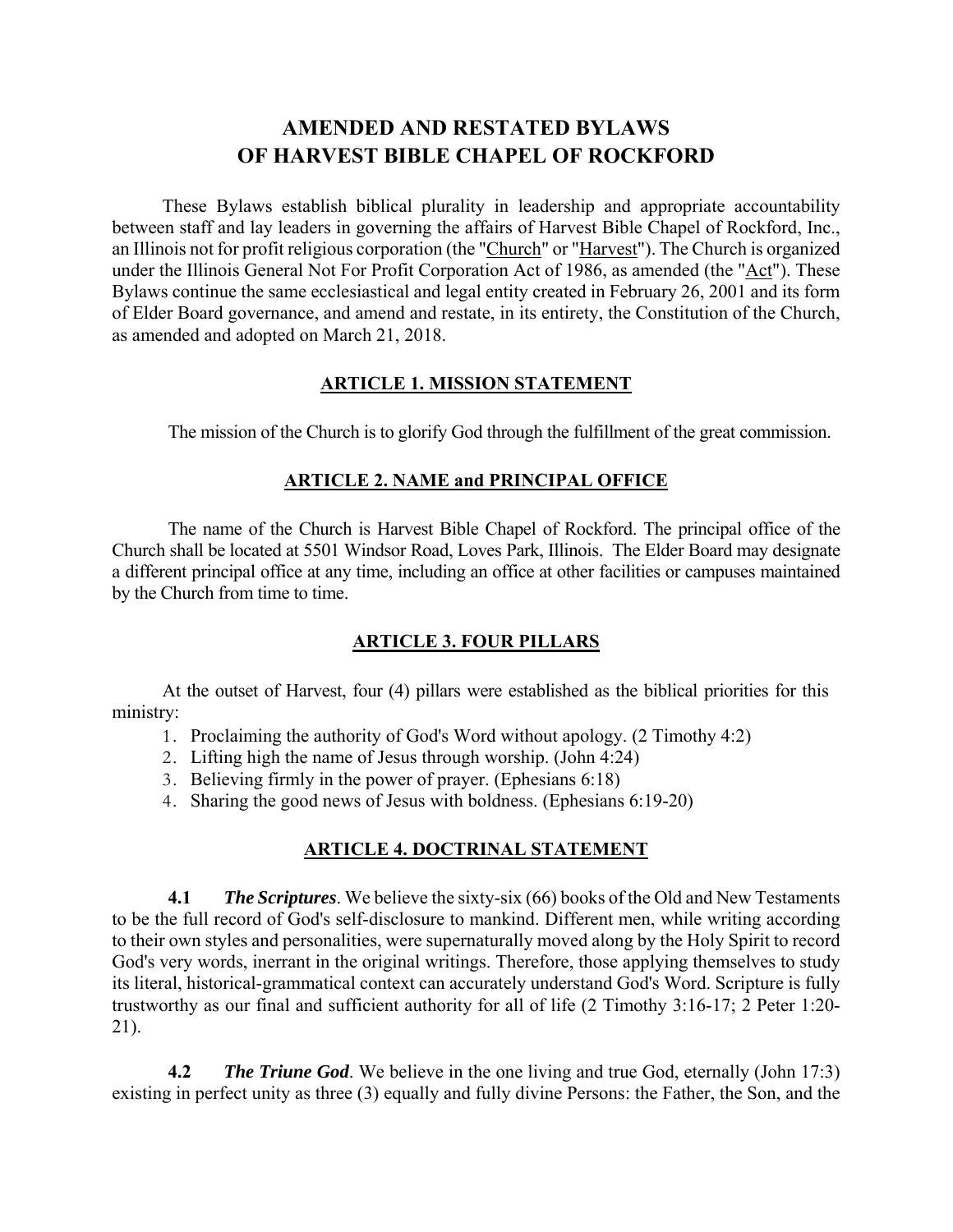Holy Spirit (Matthew 28:19-20). Each member of the Godhead, while executing distinct but complementary roles in redemptive history, has precisely the same nature, attributes, and being, and is equally worthy of the same glory and honor and obedience (John 1:1-4; Acts 5:3-4).

**4.3** *God the Father*. We believe God the Father created all things in six (6) literal days for His glory according to His own will (Revelation 4:11), through His Son, Jesus Christ. He upholds all things by the Word of His power and grace, exercising sovereign headship over all creation, providence, and redemption (Colossians 1:17; Hebrews 1:3).

**4.4** *God the Son*. We believe that Jesus Christ, the eternal Son, moved by love in accordance with the will of the Father, took on human flesh (John 1:1, 14, 18). Conceived through the miraculous work of the Holy Spirit, He was born of the Virgin Mary. He, being fully God and fully man (John 14:8-9), lived a sinless life and sacrificially shed His blood and died on the cross in our place accomplishing redemption for all who place their faith in Him. He arose visibly and bodily from the dead three days later and ascended into heaven, where, at the Father's right hand, He is now Head of His Body the Church, the only Savior and Mediator between God and man, and will return to earth in power and glory to consummate His redemptive mission (1 Timothy 3:16).

**4.5** *God the Spirit*. We believe that the Holy Spirit, in all that He does, glorifies the Lord Jesus Christ during this age. He convicts the world of sin, righteousness, and judgment. He draws the unredeemed to repentance and faith, and at salvation imparts new spiritual life to the believer, bringing that person into union with Christ and the Body of Christ. The Holy Spirit sanctifies, seals, fills, guides, instructs, comforts, equips, empowers, permanently indwells at salvation, and bestows spiritual gifts to the believer for Christ-like living and service (John 16:8; 13:15; Titus 3:5; Ephesians 1:22; 4:11-12; Romans 8:9-17;12:4-8; 1 Corinthians 3:16; 12:4-5, 11- 13, 19; Galatians 5:25; Hebrews 2:1- 4; 2 Corinthians 12:12).

**4.6** *Mankind*. We believe that God created mankind—male and female—in His own image and likeness, free of sin, to glorify Himself and enjoy His fellowship. Tempted by Satan, but in the sovereign plan of God, man freely chose to disobey God, bringing sin, death and condemnation to all mankind. All human beings, therefore, are totally depraved by nature and by choice. Alienated from God without defense or excuse, and subject to God's righteous wrath, all of mankind is in desperate need of the Savior (Genesis 3:1-6; Romans 3:10-19; Romans 1:18, 32).

**4.7** *Marriage and Sexuality*. We believe God is the sole authority in matters of marriage and sexuality for all people, and that marriage involves the sacred joining together of one man and one woman in faithful, permanent union (Genesis 2:18-24; Matthew 19:1-9). God hates divorce and He intends the marriage union to last until one of the spouses dies. Sex is a gift from God to be enjoyed solely within this God-ordained marriage relationship, and God has clearly and expressly commanded abstinence from any form of sexual or intimate activity outside of this context; prohibiting as "sexual immorality" activities such as lustful thought, adultery, fornication, pornography, homosexuality, transgenderism, bisexuality, or polygamy (Matthew 15:19; Romans 1:18-32; 1 Corinthians 6:9-20; Galatians 5:19; 1 Thessalonians 4:3-7; Hebrews 13:4).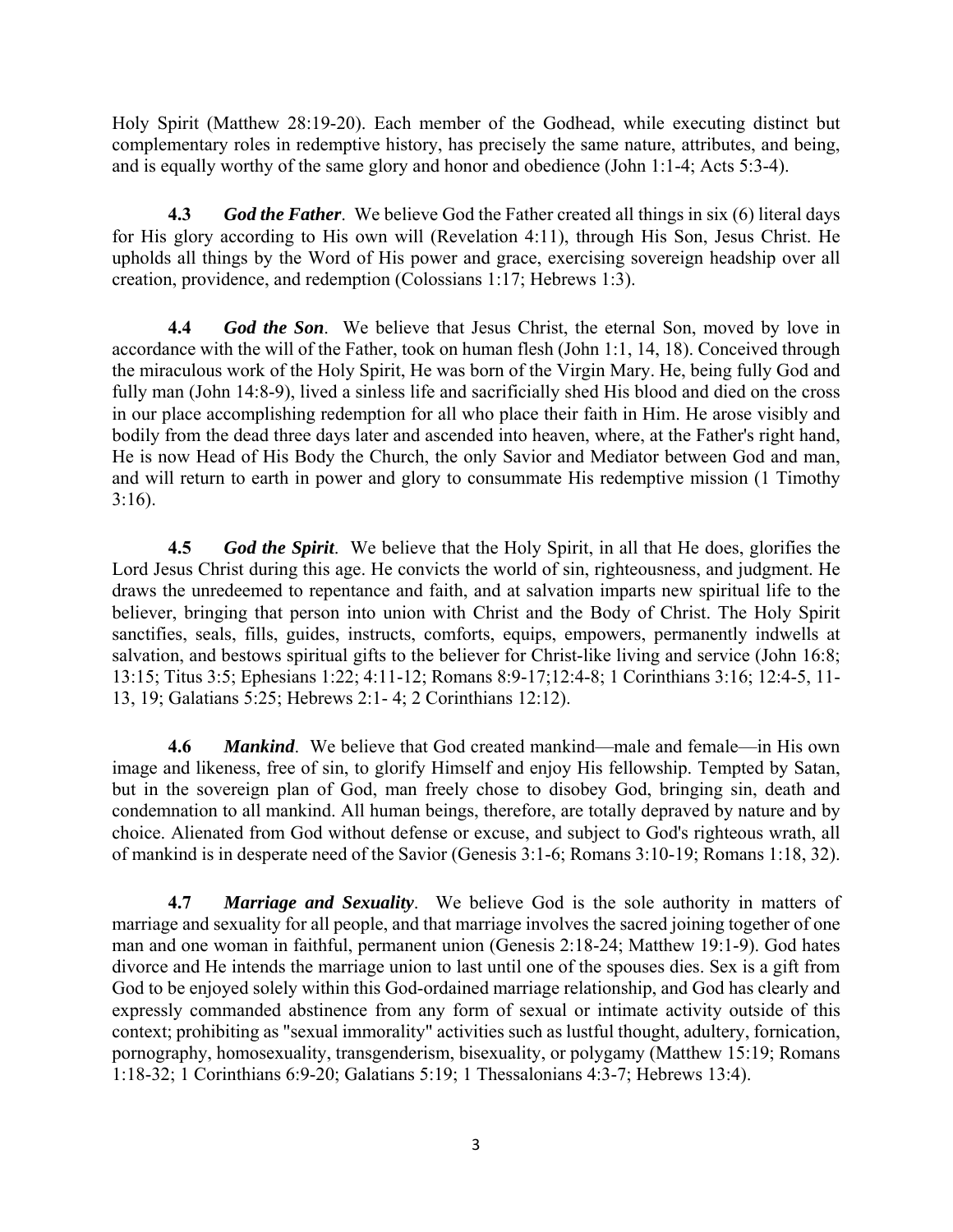**4.8** *Salvation*. We believe that the Lord Jesus Christ died for our sins according to the Scriptures, as the substitutionary atonement in our place, and that salvation is found in none other than Jesus Christ. Before Creation, God chose those who would be saved and granted this unearned grace solely based on His sovereign good pleasure. Jesus Christ's death on the cross was the sole and complete payment for sins, fully satisfying God's righteous wrath, for each person that turns from sin in repentance and places their faith in Christ alone by grace alone. At salvation each person is made a new creation by the Holy Spirit, declared righteous before God, and secured as an adopted child of God forever. Genuine faith continues in obedience and love for Jesus Christ with a life eager to glorify God and persevere to the end (Romans 8:37-39; 2 Corinthians 5:21; 1 Corinthians 12:13).

**4.9** *The Church*. We believe that upon placing one's faith in the Lord Jesus Christ as Savior, the believer is made part of the Body of Christ, the one universal Church, of which Jesus Christ is the Head. The Scriptures command believers to gather locally in order to devote themselves to worship, prayer, teaching of the Word, fellowship, the ordinances of baptism and communion, service to the local body through the development and use of talents and spiritual gifts, and outreach to the world to make disciples (Ephesians 1:22-23; Acts 2:42-46; 1 Corinthians 14:26; Matthew 28:18-20). Wherever God's people meet regularly in obedience to this command, there is the local expression of the Church under the watchful care of a plurality of elders. A church's members are to work together in love and unity, intent on the ultimate purpose of glorifying Christ (Ephesians 4:16).

**4.10** *Baptism and Communion*. We believe that Christian baptism is a public declaration of the believer's salvation in Christ, identifying with Christ in His death, burial, and resurrection symbolized by immersion in water. The Lord's Supper is the united commemoration by believers of Christ's death until He comes and should be preceded by a careful self-examination (Acts 2:41; Romans 6:3-6; 1 Corinthians 11:20-29).

**4.11** *Missions*. We believe it is the aim, duty, and privilege of every believer and local church fellowship to glorify God by responding as active participants in the Great Commission call of Jesus Christ to go and make disciples of all nations. We believe the primary focus and priority of this call is centered on efforts that establish, strengthen, and reproduce biblically-based churches, which will then plant churches that plant churches for future generations and God's glory.

**4.12** *Things to Come*. We believe in and expectantly await the glorious, visible, personal, premillennial return of the Lord Jesus Christ. The blessed hope of His return has vital bearing on the personal life, service, and mission of the believer (1 Thessalonians 4:13-18). We believe in the bodily resurrection of both the saved and the lost. The lost will be raised to judgment and experience eternal wrath in hell. The saved will be raised to eternal joy in the new heaven and new earth in the manifested presence of God (Acts 1:3, 9; Hebrews 7:25-26).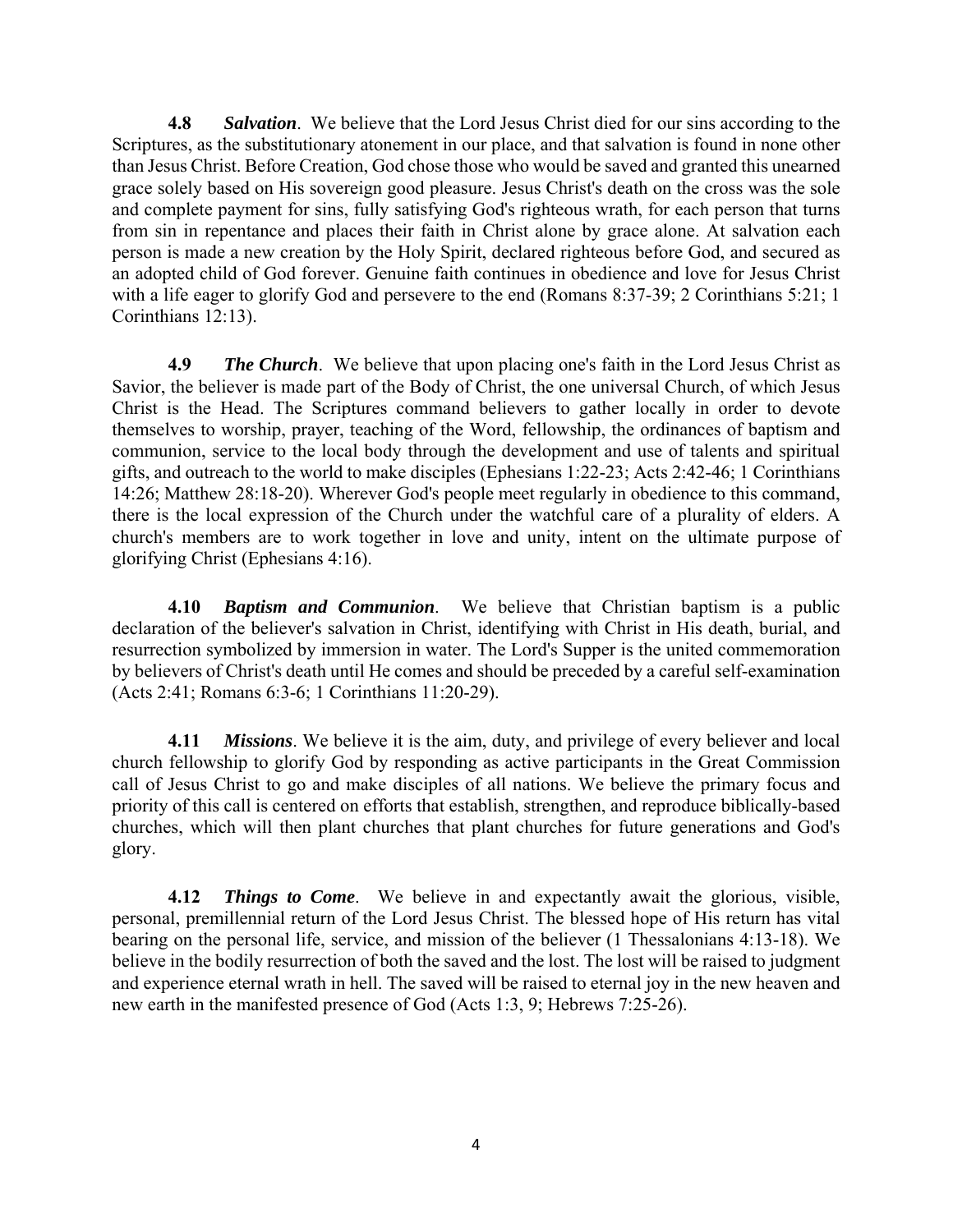#### **ARTICLE 5. CHRISTIAN LIVING**

**5.1** *Concerning Conduct*. The Bible teaches that all believers are saints, set apart unto God and are thus responsible to live in such a manner as not to bring reproach upon the Savior and Lord (Romans 2:1-2; 1 Peter 1:14-19; 2 Timothy 2:19; Titus 2) lest the Word of God be blasphemed (l Timothy 6:1; Titus 2:5). As Christians we should obey the Word of our Lord, seek the things which are above, walk as He walked, and accept as our responsibility the duty and privilege of bearing the Gospel to a lost world (l John 2:3; Colossians 3:1; Matthew 28:19-20). A victorious and fruitful Christian life is possible only for those who have presented themselves wholly to Christ and walk by the power of the Holy Spirit. The Spirit-filled life is the normal Christian life to be expected of all believers. (Romans 12:1-2; Galatians 5:16; Ephesians 5:18; Romans 6, 7).

**5.2** *Concerning Separation*. Because of God's holy nature and a believer's high calling, Scripture teaches and commands personal and ecclesiastical separation from religious apostasy (2 John 7-11; Romans 16:17; Titus 3:10), from all sinful actions that reflect willful or continued disobedience to the Word of God (2 Thessalonians 2:15; 3:6,14-15; 1 Corinthians 5). This does not include separation from unbelievers who need the Gospel of Jesus Christ, nor does it include brothers and sisters in Christ who are walking in doctrinal or behavioral error but not under church discipline.

**5.3** *Concerning Marriage and Sexuality*. As stated in Article 4 above, we believe God is the sole authority in matters of marriage and sexuality for all people, and that marriage involves the sacred joining together of one man and one woman in faithful, permanent union (Genesis 2:18- 24; Matthew 19:1-9). God hates divorce and He intends the marriage union to last until one of the spouses dies. Sex is a gift from God to be enjoyed solely within this God-ordained marriage relationship, and God has clearly and expressly commanded abstinence from any form of sexual or intimate activity outside of this context; prohibiting as "sexual immorality" activities such as lustful thought, adultery, fornication, pornography, homosexuality, transgenderism, bisexuality, or polygamy (Matthew 15:19; Romans 1:18-32; 1 Corinthians 6:9-20; Galatians 5:19; 1 Thessalonians 4:3-7; Hebrews 13:4). Disobedience in these matters is sin, although it is no more or less offensive to God than any other sin (Romans 6:23a; 1 Corinthians 6:9-10; Galatians 5:19- 21; Ephesians 5:3-5; Colossians 3:5-19), and Scripture is clear that God provides redemption, healing, freedom from the power of sin, and restoration to all who would turn from sin and embrace Jesus Christ by faith (Acts 16:31; Romans 1:16; Romans 6:23b; 1 Corinthians 6:11, Ephesians 2:1- 10, Titus 3:3-7). Harvest will love, disciple, exhort and patiently assist men and women repenting of sin and fighting sexual temptations of all kinds (1 Corinthians 10:13, Hebrews 2:17-18; Hebrews 4:14-16), and its firm conviction on Scripture's clear teaching on marriage and sexuality will not serve as grounds for bigotry, harassment, or fearful or hateful speech or action, which are forbidden by God and ineffective at producing change (Leviticus 19:17-18; 1 Corinthians 1:18-31; 1 Corinthians 2:1-5; Galatians 3:1-3; Ephesians 4:31-32; Colossians 4:5-6; 2 Timothy 2:24-26; James 1:19-21, 26; 1 Peter 2:1).

**5.4** *Stewardship of Facilities, Assets and Resources*. Scripture is clear that God gives resources to His church to advance His kingdom until His return, and believers will be accountable to God for their use of His resources (1 Chronicles 29:12,14; Matthew 25:14-30; Luke 16:10-11;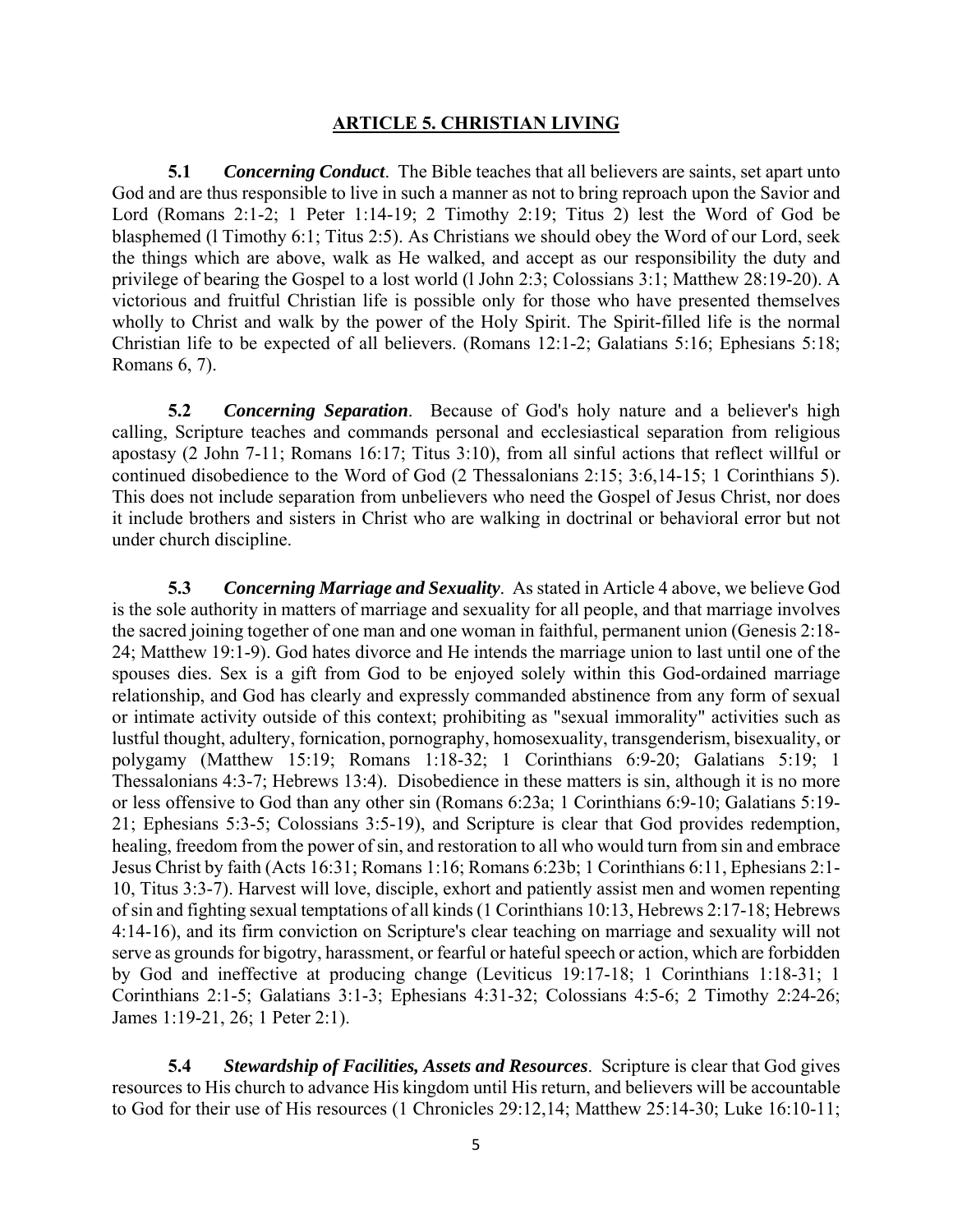Luke 19:11-27; Romans 14:12; 1 Corinthians 3:10-15; 1 Corinthians 4:1-2; Hebrews 4:13; 1 Peter 4:10-11). The Church is determined to use its God-given resources for His glory. As a result, the property and other assets of the Church, including any facilities, buildings, real assets, personal assets, intangible property, intellectual property, or any other property or asset of any kind that is subject to the direction or control of the Church (together, the "Property"), is irrevocably dedicated to the fulfillment of the Great Commission and the Church's religious, charitable, and educational purposes for as long as they are owned by the Church. These Bylaws prohibit any policy, act or omission that would permit any of the Property to be used in a manner that is— or, in the sole determination of the Elder Board of the Church (the "Elder Board"), could be perceived to be inconsistent with the Church's Purposes. Any person may enter Church Property to attend scheduled worship services or receive religious instruction or counseling without pre-qualification or categorical restriction of any kind; however, the Church's Elder Board and/or Pastors (a) shall not permit any Property to be reserved or used (including for conferences, weddings, funerals or other events) by any person that will or may use such Property in a manner (or to convey, intentionally or by implication, a message) inconsistent with Harvest's doctrinal statement, bylaws, or mission statement and (b) are authorized to prohibit or restrict any individual's access to Harvest's facilities.

**5.5** *Matters of Employment*. The Church is a religious organization that is permitted to use Scriptural criteria as an "occupational qualification" in matters relating to employment, including making decisions relating to hiring, terminations and promotions based on adherence to the doctrinal statement (as set forth in Article 4 above) and other standards of biblical faith and practice. In such matters, the Church is permitted to operate under Section 702 of Title VII of the Civil Rights Act of 1964 and other laws, including Article 2-101(B)(2) of the Illinois Human Rights Act and Section 15 of the Illinois Religious Freedom and Marriage Fairness Act of 2013, or such other laws as may be applicable from time to time.

#### **ARTICLE 6. MEMBERSHIP**

**6.1** *Nature of Membership*. The New Testament clearly indicates that groups of people who were followers of the Lord Jesus Christ identified themselves with and committed themselves to a particular local body. In order to implement the principles of accountability and commitment to the local body of Christ, as defined in the New Testament and practiced in the early churches, Harvest recognizes the need for formal membership.

**6.2** *Qualifications for Membership*. The Elder Board will establish the qualifications and administer the procedure for admission of Members to Harvest, but at a minimum all members of the Church must meet the following requirements:

- A personal commitment of faith in Jesus Christ for salvation;
- Believer's baptism by immersion as a public profession of personal faith in Jesus Christ for salvation;
- Completion of Harvest's membership class and elder interview; and
- A signed commitment to abide by Harvest's membership covenant.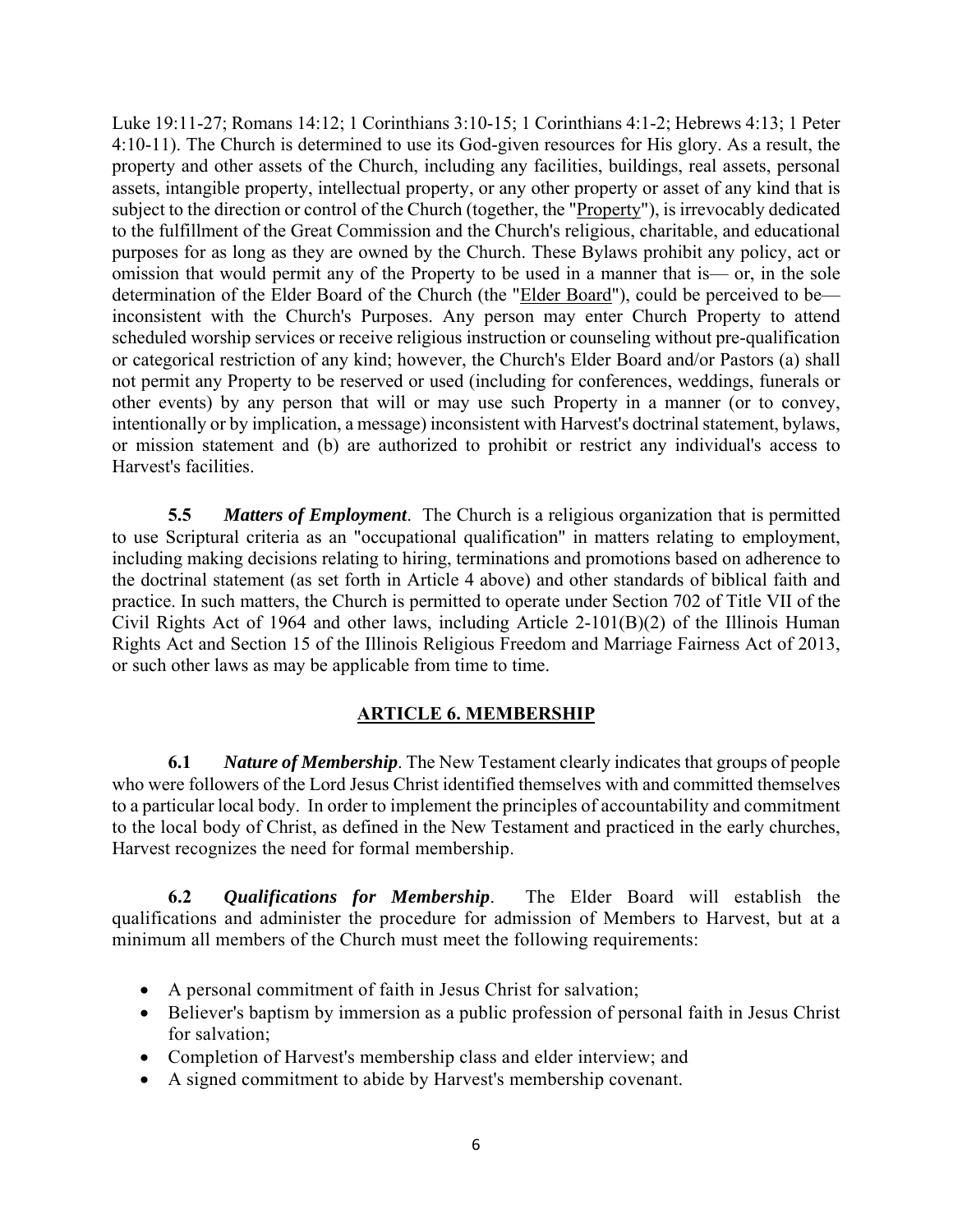**6.3** *Membership Covenant*. The effectiveness of joining together will be determined by the level of the commitment we make. In a society where so few make commitments and fewer still keep them, Harvest is seeking a group of people who are determined to know the joy Christ intended for His body, the church. To this end members of Harvest must be willing to live in submission to the doctrinal statement. Further, they must be willing to abide by the entire membership covenant as follows:

- I have, by faith, become a follower of Jesus Christ, and I have been (or will be this year) baptized as a visible way of demonstrating this commitment. (Mark 8:34-37; Acts 2:37- 38).
- I will seek God's transforming power to maintain consistent disciplines of prayer and Bible study. (Romans 12:12; 1 Peter 1:23 - 2:3).
- I will attend Harvest consistently. (Hebrews 10:24-25).
- $\bullet$  I will find a place to serve within the church body. (1 Peter 5:10-11; Ephesians 4:11-16).
- I will seek, by the Spirit's power, to boldly share the gospel of Jesus Christ. (Acts 1:8; Matthew 28:18-20).
- I will submit to the authority of God's Word and to the delegated authority that God has given to church leadership, outlined in His Word. (2 Timothy 3:16-17; Hebrews 13:7,17).
- I will neither criticize other members nor listen to any gossip concerning the members of this body. When personally offended, I will speak directly and lovingly with those involved. (Ephesians 4:29-32; Matthew 18:15-17; Galatians 5:1-2).
- I will financially support the mission of Harvest by faithfully giving back to the Lord a portion of my increase. (1 Corinthians 16:1-2; 2 Corinthians 8:1-5, 9:6-11).
- I will be an active, consistently attending member of my Life Group. (Acts 2:46-47; Ephesians 4:14-16; Romans 12:9-13).

**6.4** *Termination and Dismissal of Membership*. A person's membership status shall be removed for any of the following reasons: (a) by personal request of the Member; (b) the transfer of membership to another church; (c) death; or (d) termination of membership by the Elder Board as it deems necessary. The Elder Board may terminate a person's Church membership when, in the opinion of the Elder Board, the Member's life and conduct is not in accordance with the Membership Commitment or the Member's life/conduct negatively influences the Church or its testimony in the community. No period of prior notice shall be required for such termination.

**6.5** *Restoration of Membership*. Persons whose membership has been terminated may be restored by the Elder Board, according to the spirit of 2 Corinthians 2:7-8 and Galatians 6:1, when their actions are judged to be in accordance with the Membership Covenant as an evidence of their repentance. Reinstated members may be required to repeat the membership application process.

**6.6** *Church Discipline*.Harvest is a body of Christian believers who hold certain beliefs and standards in common. On occasion, Members may conduct themselves in a manner contrary to the Word of God and unworthy of membership at the Church. It will be a high priority for the Church to restore such persons into conformity with the fellowship as outlined in Matthew 18:15-17. However, because of God's holy nature and the believers' high calling, Scripture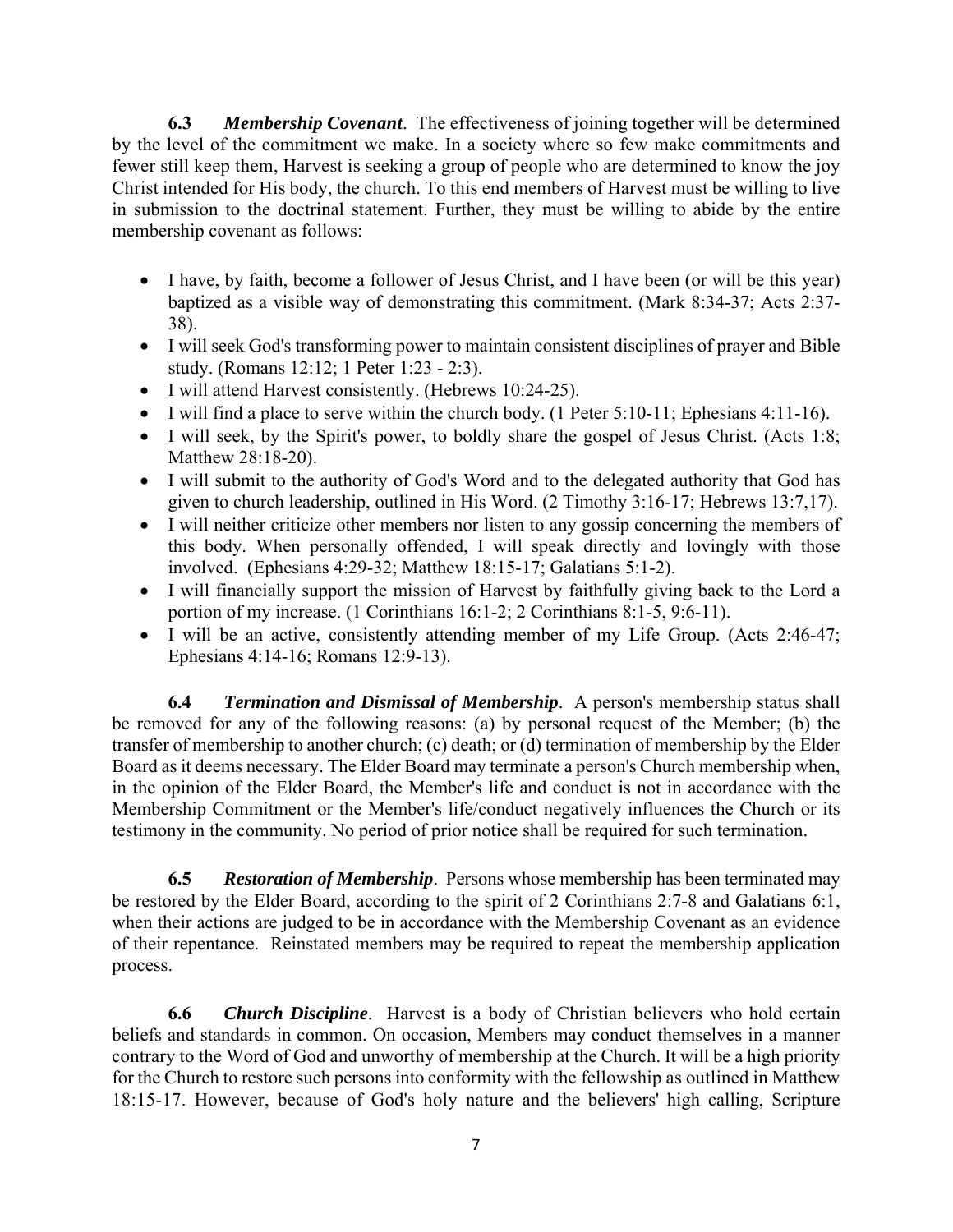teaches and commands personal and ecclesiastical separation from religious apostasy (2 John 7- 11; Romans 16:17; Titus 3:10), from all worldly and sinful pleasures, practices, and associations (1 John 2:15-17; James 4:4; 2 Timothy 3:1-5), and from professing believers living in willful disobedience to the Word of God (1 Thessalonians 2:15; 3:6, 14, 15; I Corinthians 5). This does not include separation from unbelievers who need the Word of God to penetrate their world with the Gospel of Jesus Christ.

- "...note those who cause divisions and offenses, contrary to the doctrine which you learned and avoid them." Romans 16:17
- "... that you withdraw from every brother who walks disorderly and not according to the tradition which he received from us." 2 Thessalonians 3:6
- "And if anyone does not obey our word in this epistle, note that person and do not keep company with him that he may be ashamed." 1 Thessalonians 3:14

Should the need for Biblical discipline arise, any such authority will be entrusted to the Elder Board; they will have the authority to place individual(s) under church discipline (including suspension of membership if necessary).

**6.7** *No Voting Rights*. Harvest Members do not have a role in the governance of the Church. Therefore there will be no regular meetings of Members for governance purposes.

## **ARTICLE 7. CHURCH GOVERNMENT**

**7.1** *Two Church Offices*. The biblical teaching on the subject of two church offices, Elders and Deacons, is found in 1 Timothy 3:1-16 and Titus 1:5-9. Though there are three (3) terms used for the offices of the church, i.e. bishop, elder, and deacon, a careful analysis of these terms indicates that bishop and elder are used interchangeably, with the bishop simply being the 'ruling' or leading elder. The pastors of the church have the spiritual authority of the elders. However, with the exception of the Senior Pastor, they will serve on the Elder Board only as needed and at the request of the elders.

**7.2** *Women in Ministry*. Harvest affirms the God-ordained and significant role that women should play in establishing and serving the local church. However, the Bible is clear that men and women do not have the same roles. The Scriptures clearly state that men are to serve in the office of Elder and that women are not to serve in church positions in which they exercise authority over men or in which they teach doctrine to men (1 Timothy 2:12; 1 Timothy 3:1-2, Titus 1:6-9).

## **ARTICLE 8. ELDER BOARD**

**8.1** *Powers and Responsibility*. The business, legal, and spiritual matters of the Church will be managed by the Elder Board. Reference to the "Elders" or the "Elder Board" in these bylaws are synonymous with "directors." The Elders' responsibility of spiritual oversight of the congregation can be broken down into three (3) main areas: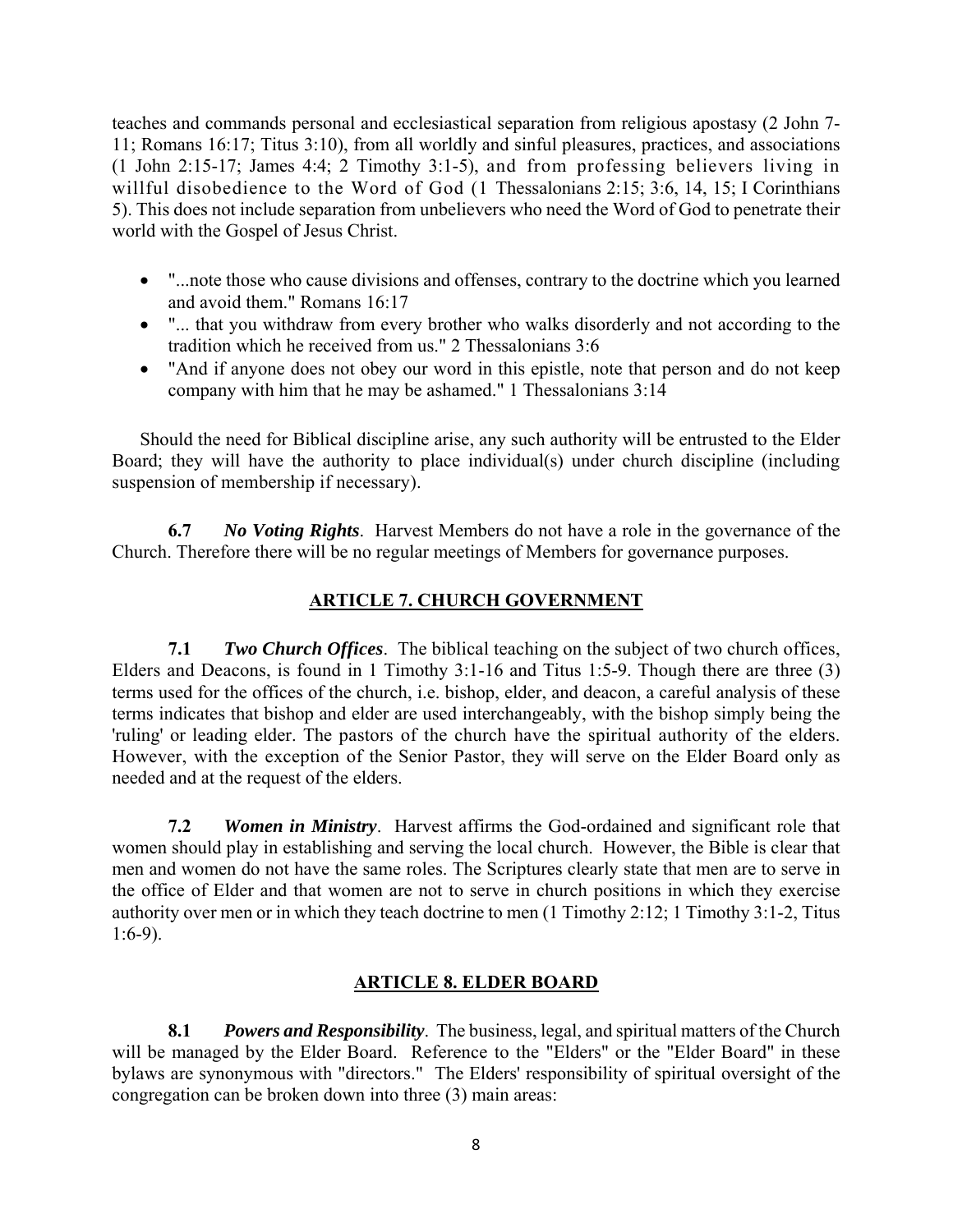- Ensuring the **doctrine** of the church remains purely biblical; all doctrinal issues in the church will be settled by the Elder Board.
- Ensuring the **direction** of the church remains consistent with the mission statement of purpose and the four pillars.
- Administering in love and humility the biblical process of church **discipline** as outlined in Matthew 18:15-20 and Galatians 6:1-4.

**8.2** *Plurality of Elders*. The Scriptures teach a plurality of elders governed individual New Testament churches (Acts 14:23; Acts 20:28; Titus 1:5; Philippians 1:1). The Scripture does not mention any congregations featuring a stand-alone pastor and leader. A plurality of godly elders, exercising their individual giftedness, squares with the Scripture's teaching that wisdom is found in a multitude of godly counselors (Proverbs 11:4; Proverbs 12:15; Proverbs 15:22; Proverbs 19:20; Proverbs 24:6). This truth does not eliminate the possibility and likelihood that one or more elders will stand out from the others as more public in their ministries or more influential in their workings on the Elder Board. All elders have equal authority, but not necessarily equal influence.

**8.3** *Elder Qualifications*. An Elder must (i) be a man, (ii) be a Member of the Church and (iii) meet the qualifications found for an elder in 1 Timothy 3:1-7 and Titus 1:6-9.

**8.4** *Number and Tenure*. The number of Elders serving on the Elder Board is to be a minimum of three (3) and may vary from time to time up to fifteen (15) by resolution of the Elder Board without amendment of these bylaws.

**8.4.1** Three (3) Year Tenure. After an Elder has completed their one (1) year training period as an "Elder-in-Training" (as defined below), the Elder shall begin a three (3) year commitment. At the end of an Elder's three (3) year commitment, his service will be reviewed by the Elder Board, along with a possible recommitment and reaffirmation by his fellow Elders.

**8.4.2** Elder Rotation. After an Elder has served two (2) consecutive three (3) year commitments, the Elder shall rotate off the Elder Board for a full year (the Elder's "Rotational Year"). The Rotational Year is meant to provide the elder with some respite from the formal demands and pressures of being an Elder. An Elder shall not attend Elder Meetings during his Rotational Year, and shall not be entitled to vote. However, he may be called on by the Elder Board for consultation on an "as needed" basis. After the Elder's Rotational Year, in order to be reinstated as an elder, he shall undergo the same evaluation process outlined in Section 8.5 below before his next three (3) year commitment (except he shall not be required to serve as an "Elder-In-Training"). Notwithstanding the provisions of this Section 8.4.2, any Elder who has served on the Elder Board for six (6) years as of the date of the acceptance of these amended and restated Bylaws may be eligible for his Rotational Year, at the decision of the Elder Board (and, subsequent to the Rotational Year, begin a new three (3) year commitment).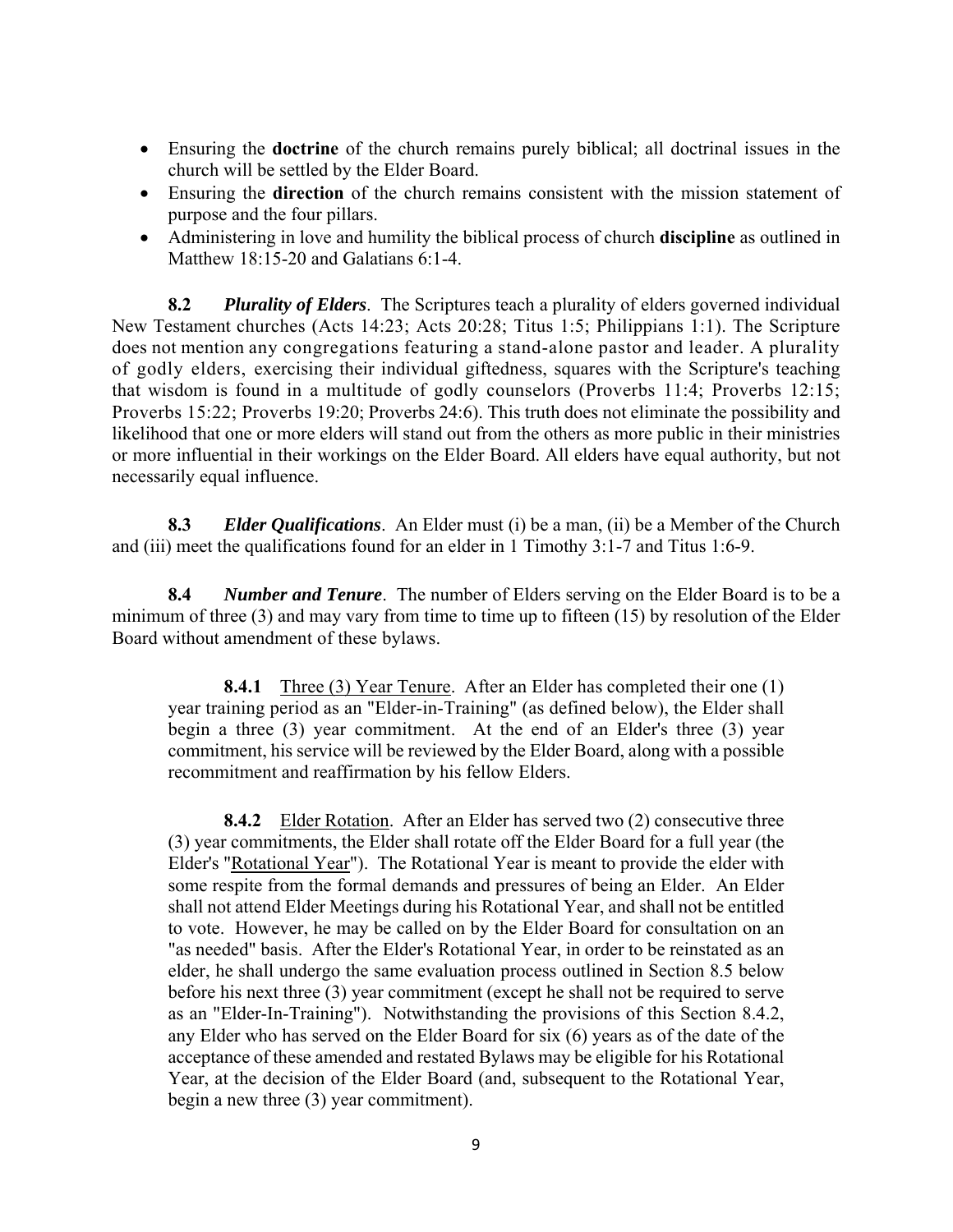**8.4.3** Senior Pastor as Elder. The Senior Pastor automatically serves as an Elder for as long as he remains employed as Senior Pastor by the Church and, because of his public presence and responsibility before the congregation, may be considered "first among equals" as a member of the Elder Board. The elders may nominate additional member(s) of the pastoral staff to serve on the Elder Board.

**8.5** *Elder Election / Elder-in-Training*. When the need arises for additional elders, in addition to its own nomination(s), the Elder Board shall request nominations from the Church at large. Nominees (either from the Elder Board itself or from the Church at large) who the Elders consider worthy of additional consideration shall complete an application and shall be thoroughly interviewed to ensure the nominee meets the qualifications for an elder. For nominees whom the Elder Board considers worthy of further pursuit, the Church will be given four (4) weeks to speak personally with the nominee and with the Elder Board if they are aware of any disqualifying characteristics. If the Elder Board is satisfied the nominee meets all of the qualifications for an elder, the nominee shall serve as an "Elder-in-Training" for a period of one (1) year prior to his installation as a full Elder, unless, in exceptional cases, the Elder Board determines no such training is needed.

**8.6** *Elder-in-Training*. An Elder-in-Training shall participate in all Elder activities, but shall not have a formal vote toward church governance matters. The purpose of the one (1) year training period is to more fully evaluate the Elder-in-Training's character and competency to ensure he meets all of the biblical qualifications for an Elder, as well test to make sure the role is a good fit for his spiritual gifts, stage in life and chemistry with the other Elders. At the end of the one (1) year training period, the Elder Board shall appoint to full Elder each Elder-in-Training the Elder Board determines is qualified to serve as a full Elder. All appointments shall begin on June 1.

**8.7** *Resignation*. An Elder may resign at any time in writing, to be effective on the date of the written resignation.

**8.8** *Removal*. An Elder may be removed by the Elder Board only for cause or an inability to fulfill his duties. In order to remove an Elder, the Elder Board shall first conduct a reasonable inquiry and hearing concerning the cause for removal. The Elder under consideration for removal may not be counted for purposes of establishing quorum, nor shall he have any vote in such proceedings.

**8.9** *Vacancies*. Any vacancy occurring in the Elder Board to be filled by reason of any increase in the number of Elder Board members or resignation or termination of an Elder Board member is to be filled by the Elder Board as soon as practical. An Elder will be so elected to fill a vacancy only until the next annual meeting of the Elder Board.

**8.10** *No Compensation*. Elders will not receive any stated salaries for their services on the Elder Board, but by resolution of the Elder Board expenses of attendance, if any, may be allowed for each regular meeting.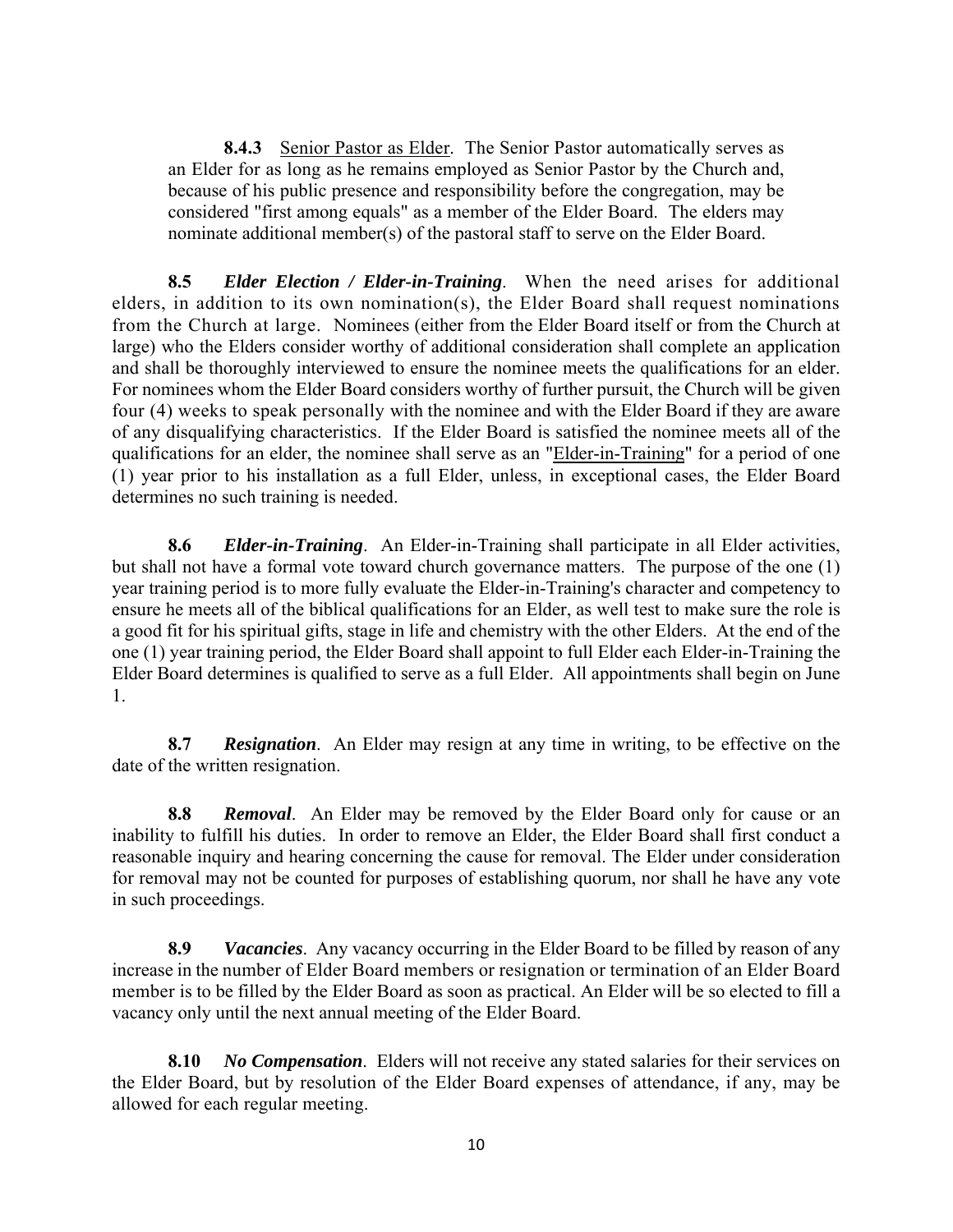## **ARTICLE 9. MEETINGS OF THE ELDER BOARD**

**9.1** *Annual Meeting*.An annual meeting of the Elder Board is to be held in September of each year, or at such other time and place as may be designated by the Chairman or Secretary of the Elder Board in accordance with the notice provisions herein, for the transaction of such business as may come before the meeting.

**9.2** *Regular Meetings*. The Elder Board shall meet not less than bi-monthly.

**9.3** *Special Meetings*. Special meetings of the Elder Board may be called by or at the request of the Chairman, Senior Pastor, or any three (3) of the Elders. The person or persons authorized to call special meetings of the Elder Board may determine the location of the special meeting called by them.

**9.4** *Notice of Regular Meetings*. Notice of any regular meeting of the Elder Board is to be delivered to all Elders not less than three (3) days nor more than ninety (90) days prior to the date of the scheduled meeting. Agenda items for the elder meetings must be submitted to the Elder Board Chairman prior to the meeting. The attendance of an Elder Board member at any meeting will constitute a waiver of notice of such meeting except where a Board member attends a meeting for the expressed purpose of objecting to the transaction of any business because the meeting is not lawfully called. Neither the business to be transacted nor the purpose of any regular or special meeting of the Elder Board need be specified in the notice of such meeting unless specifically required by law or by these bylaws.

Whenever under the provisions of these Bylaws notice is required to be given to any Elder or other officer, such notice may be given in writing, by mail, by depositing the same in the post office or letter box, addressed to such director or officer, at such address as appears on the books of the Church or by electronic means such as electronic mail or facsimile transmittal. Such notice shall be deemed to be given at the time when it is mailed or transmitted. Any notice required by these Bylaws may be waived in writing by the person entitled to receive such notice.

**9.5** *Quorum*. A majority of the Elder Board will constitute a quorum for the transaction of the business at any meeting of the Elder Board provided that if less than half of the Elder Board are present at the said meeting, a majority of the Elder Board members present may adjourn the meeting to another time without further notice.

**9.6** *Manner of Acting*. All decisions by the Elder Board shall be unanimous decisions, except as prescribed herein. In the event a unanimous decision cannot be made, and at least 2/3 of the Elders determine a decision must be made, then the Elder Board shall submit the decision to mediation through the Vertical Church Network, if available to conduct the mediation, otherwise through another Bible-based mediation group. After a full hearing has been held, and all members of the Elder Board desiring to participate have been able to be heard (either through oral or written testimony), the decision of the mediator(s) shall be final and shall be the decision of the Elder Board. Any Elder disagreeing with the decision must resign.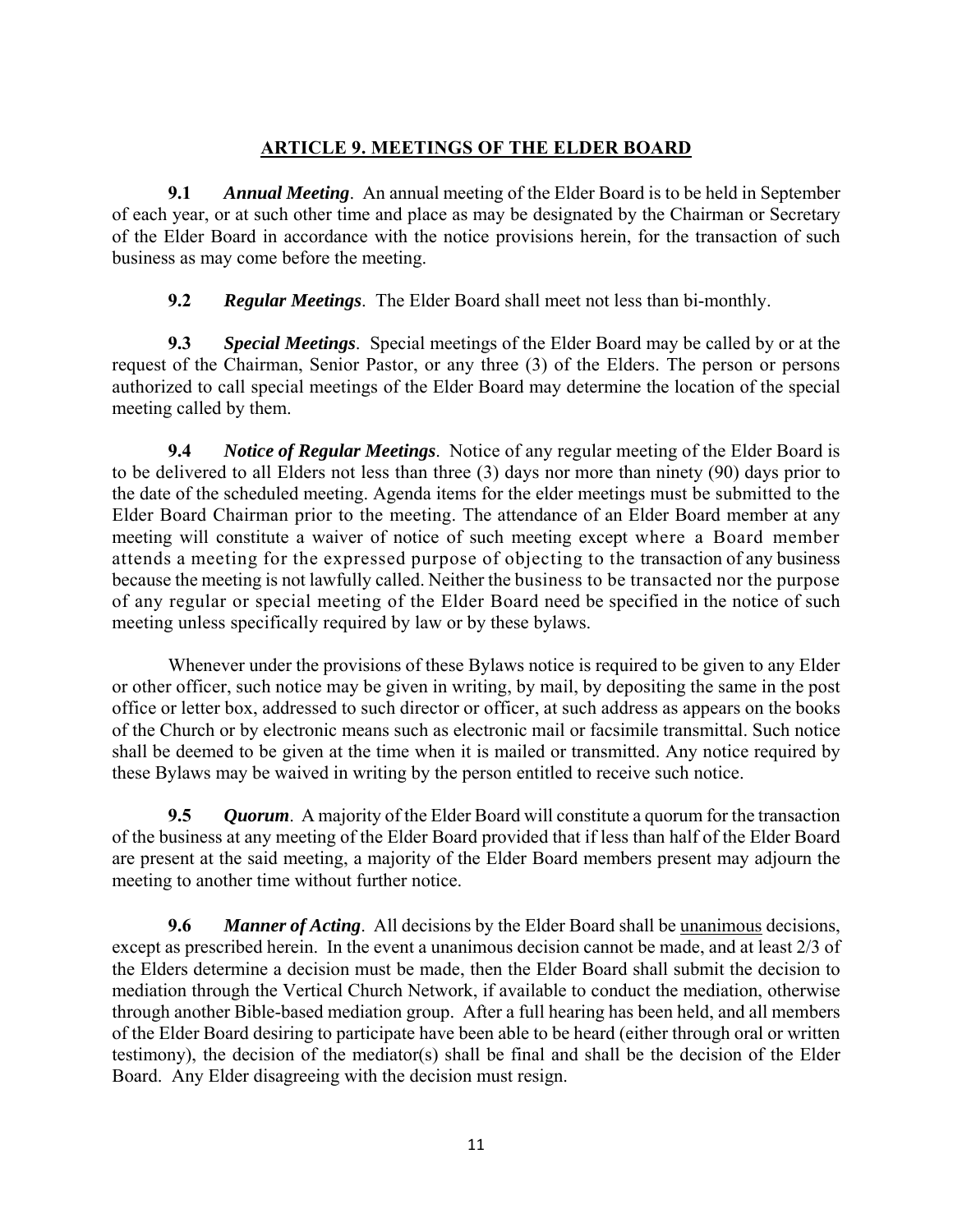When the Elders believe an issue is sufficiently significant to require congregational input, the elders will present the pertinent information to the congregation. The congregation will have opportunity to give input to the elders. It is the responsibility of the elders to discern the direction of the Holy Spirit through the truth of the Scriptures, prayer, an understanding of the pertinent issues at hand and input from the congregation.

**9.7** *Telecommunication*. An Elder may participate in any Elder meeting through any means of telecommunication (telephone, Facetime, Skype, etc.).

**9.8** *Information Action by Elders*. Any action required by law to be taken at an Elder Board meeting may be taken without a meeting if consent in writing, setting forth the action so taken, is to be signed by all of the Elders entitled to vote with respect to the subject matter thereof.

## **ARTICLE 10. PASTORS**

**10.1** *Selection*. All members of the pastoral staff will be chosen by the Elder Board.

**10.2** *Term*.All pastoral staff members will serve at will for an indefinite period of time. The Senior Pastor is responsible and accountable in the performance of his duties to the Elder Board. All other staff members are responsible to the Elder Board through the Senior Pastor. A pastor may only be dismissed by the Elder Board.

**10.3** *Duties*.The responsibility of the Senior Pastor will be to faithfully preach God's Word and model the priority of discipleship within the church. He will give oversight and direction to all ministry staff and work with the Elder Board in carrying out the overall vision of Harvest. Ministry descriptions for the remaining pastoral staff will be established by the Elder Board, in conjunction with the Senior Pastor, in keeping with the giftedness of the individual and agreed upon at the time of hiring.

**10.4** *Qualifications*. The qualifications for a pastor are the same qualifications for an Elder.

## **ARTICLE 11. OFFICERS**

**11.1** *Church Offices*.The officers of the Church are the Chairman (President of the Corporation), a Secretary, and a Treasurer. Such other officers and assistant officers, agents and assistant agents may be elected or appointed by the Elder Board as may be deemed necessary. Any two (2) or more offices may be held by the same person, except that the offices of Chairman and Secretary may not be held by the same person concurrently.

**11.2** *Qualifications*.The Chairman and Secretary must be an Elder. The Treasurer may be either an Elder or a Deacon.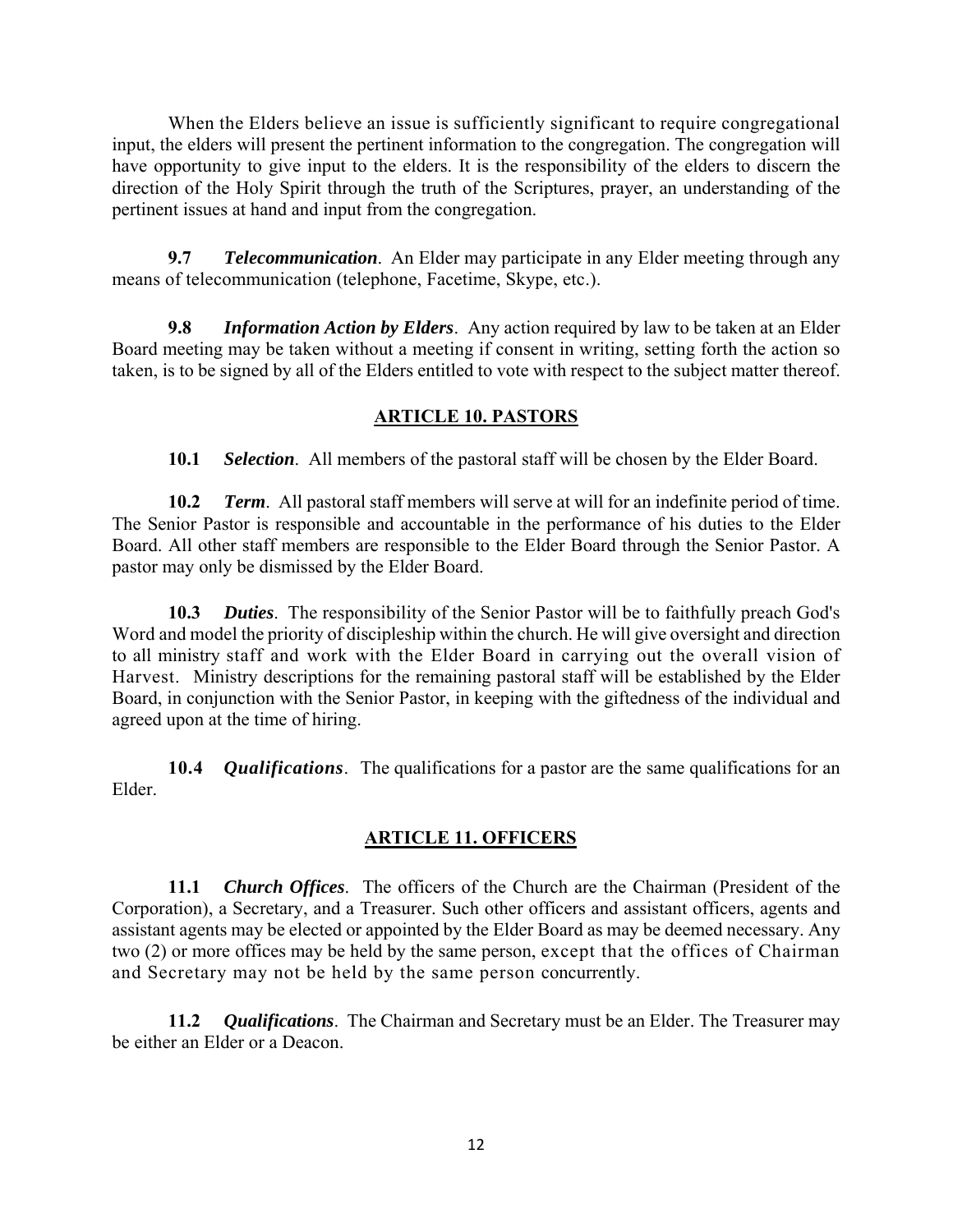**11.3** *Chairman / President*. The Chairman will be the principal officer of the Church, and, subject to the control of the Elder Board, will preside and chair all Elder Board meetings. The Chairman may sign, with the Secretary or any other officer of the Church authorized by the Elder Board, such documents and deeds of the Church as necessary or appropriate including, but not limited to, mortgages, bonds, contracts, or other instruments which the Elder Board has authorized to be executed, except in cases where (i) the signing and execution thereof will be expressly delegated by the Elder Board or by these bylaws to some other officer or agent of the Church, or (ii) will be required by law to be otherwise signed or executed. The Chairman will, in general, discharge all duties incident to the office of Chairman and such other duties as may be assigned by the Elder Board.

**11.3** *Secretary*. The Secretary will have the following responsibilities: (a) be responsible for the keeping of the minutes of the Elder Board meetings in one or more books provided for that purpose; (b) see that all notices are duly given in accordance with the provisions of these bylaws or as required by law; (c) be custodian of the corporate records; and (d) in general, discharge all duties incident to the office of Secretary and such other duties as from time to time may be assigned by the Chairman or by the Elder Board.

**11.4** *Treasurer*. The Treasurer will have the following responsibilities: (a) monitor the financial books of the Church; (b) keep regular books of account; (c) render to the Elder Board from time to time as may be required, an account of the financial condition of the Church; and (d) in general, discharge all duties incident to the office of Treasurer, and such other duties as may be assigned by the Chairman or by the Elder Board.

**11.5** *No Compensation*. Officers will not receive any stated salaries for their services as officers, but by resolution of the Elder Board expenses of attendance, if any, may be allowed for each regular or special meeting of the Elder Board, provided that nothing herein contained is to be construed to preclude any Officers serving the Church in any other capacity and receiving compensation for that service.

**11.6** *Vacancies*. Any vacancies occurring in any office to be filled by reason of any increase in the number of Elder Board members or resignation or termination are to be filled by the Elder Board as soon as practical. Any member so elected to fill a vacancy will be elected for the unexpired commitment of their predecessor in office.

**11.7** *Delegation of Authority*. In case of the absence of any officer of the Church, or for any other reason that it may deem sufficient, the Elder Board may either (i) delegate the powers of duties of such officer to any Elder or employee of the Church, for the time being, or (ii) eliminate some or all of such powers or duties of such officer.

**11.8** *Election and Tenure*. All officers will serve a term of one (1) year and must be appointed (or re-appointed) by the Elder Board at its annual meeting. Officer resignation and removal shall be conducted in the same manner as for Elder resignation and removal as prescribed in these bylaws. A removal of an officer will be without prejudice to the contract rights, if any,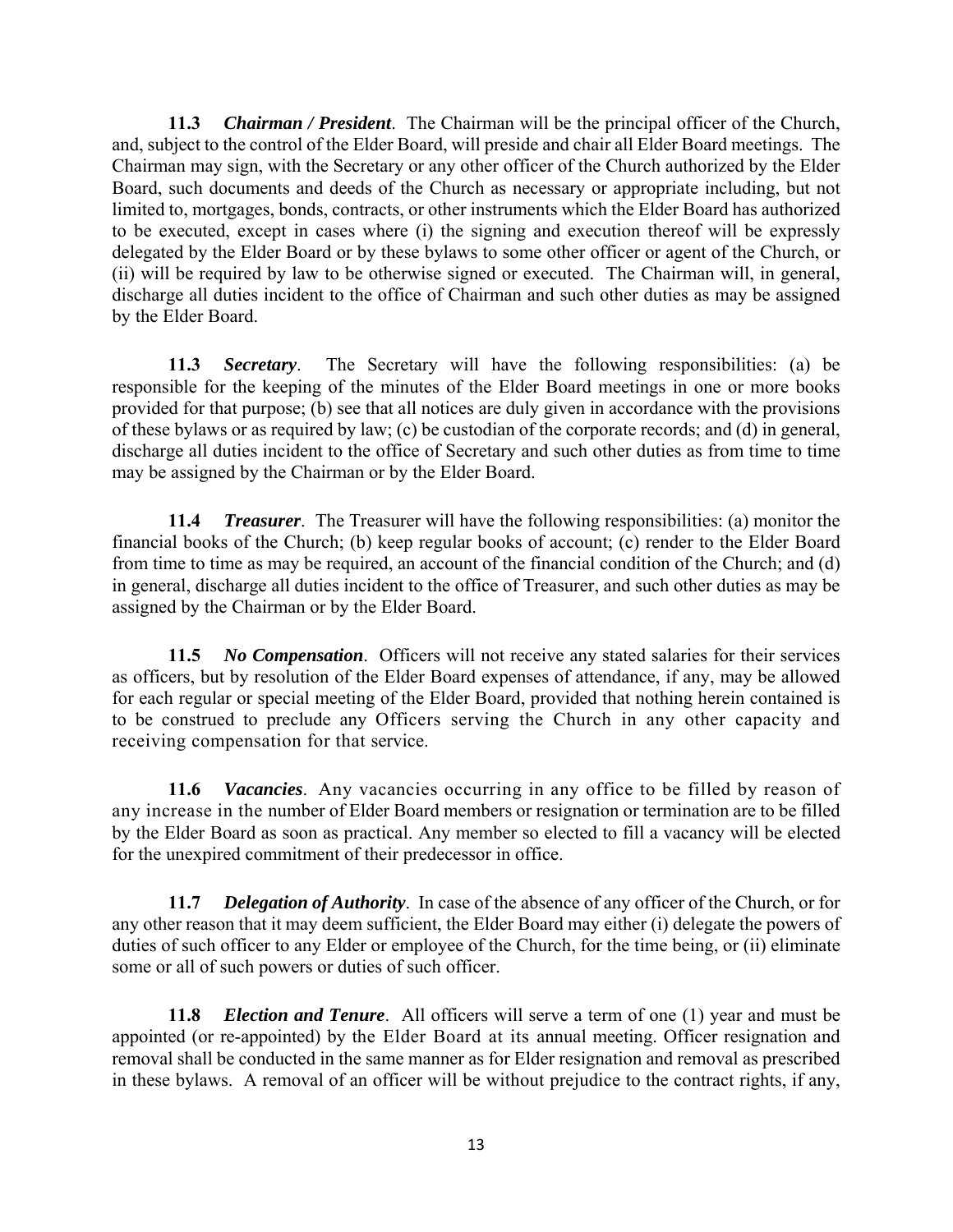of the person so removed. Election or appointment of an officer or agent will not in itself create contract rights.

## **ARTICLE 12. DEACONS**

**12.1** *Powers and Responsibility*. The Bible teaches that Deacons "lead by serving" (Acts 6). Deacons, working under the authority and at the direction of the Elders, will be responsible for the various administrative and functional operations of the church, including, but not limited to, finance, technical, hospitality, benevolence ministries, ordinance, and facilities.

**12.2** *Deacon Qualifications*. A Deacon must (i) be a Member of the Church and (ii) meet the qualifications found for a Deacon found in 1 Timothy 3:8-13.

**12.3** *Number and Tenure*. The number of Deacons may vary from time to time by resolution of the Elder Board without amendment of these bylaws. Although Scripture indicates no fixed terms for Deacons, we ask Deacons to serve for a two (2) year commitment. At the end of the Deacon's two (2) year commitment, their service will be reviewed by the Elder Board, along with a possible recommitment and reaffirmation by the Elders.

 **12.4** *Deacon Selection*.When the need arises for additional Deacons, in addition to its own nomination(s), the Elder Board shall request nominations from the Church at large. Nominees (either from the Elder Board itself or from the Church at large) who the Elders consider worthy of additional consideration shall complete an application and shall be thoroughly interviewed to ensure the nominee meets the qualifications for a Deacon set forth in Scripture. For nominees whom the Elder Board considers worthy of further pursuit, the Church will be given four (4) weeks to speak personally with the nominee and with the Elder Board if they are aware of any disqualifying characteristics. If the Elder Board is satisfied the nominee meets all of the qualifications for a Deacon, the Deacon shall be installed as of June 1.

**12.5** *Resignation*. A Deacon may resign at any time in writing, to be effective on the date of the written resignation.

**12.6** *Removal*. A Deacon may be removed by the Elder Board for any reason.

**12.7** *Structure*. A Deacon Chairman may be selected by the Elders. If elected, the Deacon Chairman will work with the Elders to provide oversight to and manage the Deacons. Deacons shall meet a minimum of four (4) times annually (which may include a joint meeting with the Elder Board and/or Pastoral Staff).

## **ARTICLE 13. FINANCIAL POLICIES**

**13.1** *Fiscal year*. The fiscal year of the Church is to begin on the first day of September each year and end the last day of August of the next year.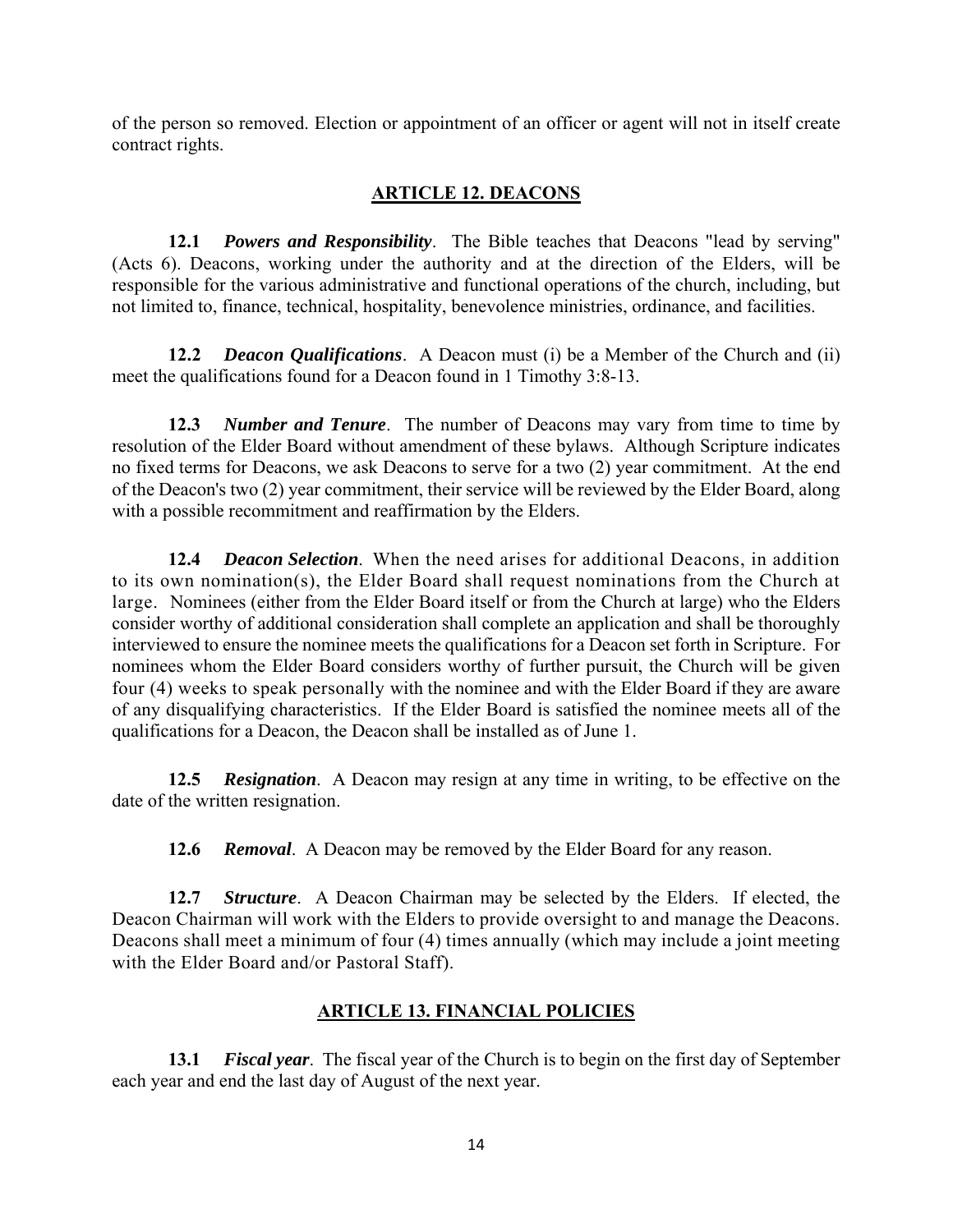**13.2** *Sale of Assets*. A sale, lease, exchange, mortgage, pledge or other disposition of property or assets of the Church may be made by the Elder Board upon such terms and conditions and for such considerations, which may consist in whole or in part of the money or property, real or personal, as may be authorized by the Elder Board.

**13.3** *Contracts*. The Elder Board may authorize any officer or officers, agent or agents, to enter into any contracts or execute and deliver any instrument in the name of and on behalf of the Church, and such authority may be general or confined to specific instances.

**13.4** *No Seal*. The Church shall not maintain a corporate seal.

#### **ARTICLE 14. INDEMNIFICATION**

**14.1** *Effectuating Indemnification*. The Church may provide a trust fund, insurance, or other arrangement to effectuate this Article. As described herein, requests for indemnification shall not be unreasonably withheld.

**14.2** *Mandatory Indemnification*. The Church shall, to the maximum extent permitted by the Act (provided, however, that if an amendment to the Act in any way limits or restricts the indemnification rights permitted by law as of the date of adoption of these Bylaws, such amendment shall apply only to the extent mandated by law and only to activities of persons subject to indemnification under this Section which occur subsequent to the effective date of such amendment), indemnify and advance expenses to any person who is or was an Elder, Pastor, ministry director, ministry leader, Deacon, Officer, or Staff of the Church, (hereinafter a "Covered Person") or to such Cover Person's heirs, executors, administrators and legal representatives, for the defense of any threatened, pending, or completed action, suit or proceeding, whether civil, criminal, administrative, or investigative, and whether formal or informal (the "Proceeding"), to which such Covered Person was, is or is threatened to be made, a named defendant or respondent, which indemnification and advancement of expenses shall include counsel fees actually incurred as a result of the Proceeding or any appeal thereof, reasonable expenses actually incurred with respect to the Proceeding, all fines, judgments, penalties and amounts paid in settlement thereof, subject to the following conditions:

(1) The Proceeding was instituted by reason of the fact that such person is or was a Covered Person; and

(2) The Covered Person conducted themselves in good faith, and they reasonably believed (A) in the case of conduct in their official capacity with the Church, that their conduct was in its best interest; (B) in all other cases, that their conduct was at least not opposed to the best interests of the Church; and (C) in the case of any criminal proceeding, that they had no reasonable cause to believe their conduct was unlawful.

The termination of a proceeding by judgment, order, settlement, conviction, or upon a plea of nolo contendere or its equivalent is not, of itself, determinative that the Covered Person did not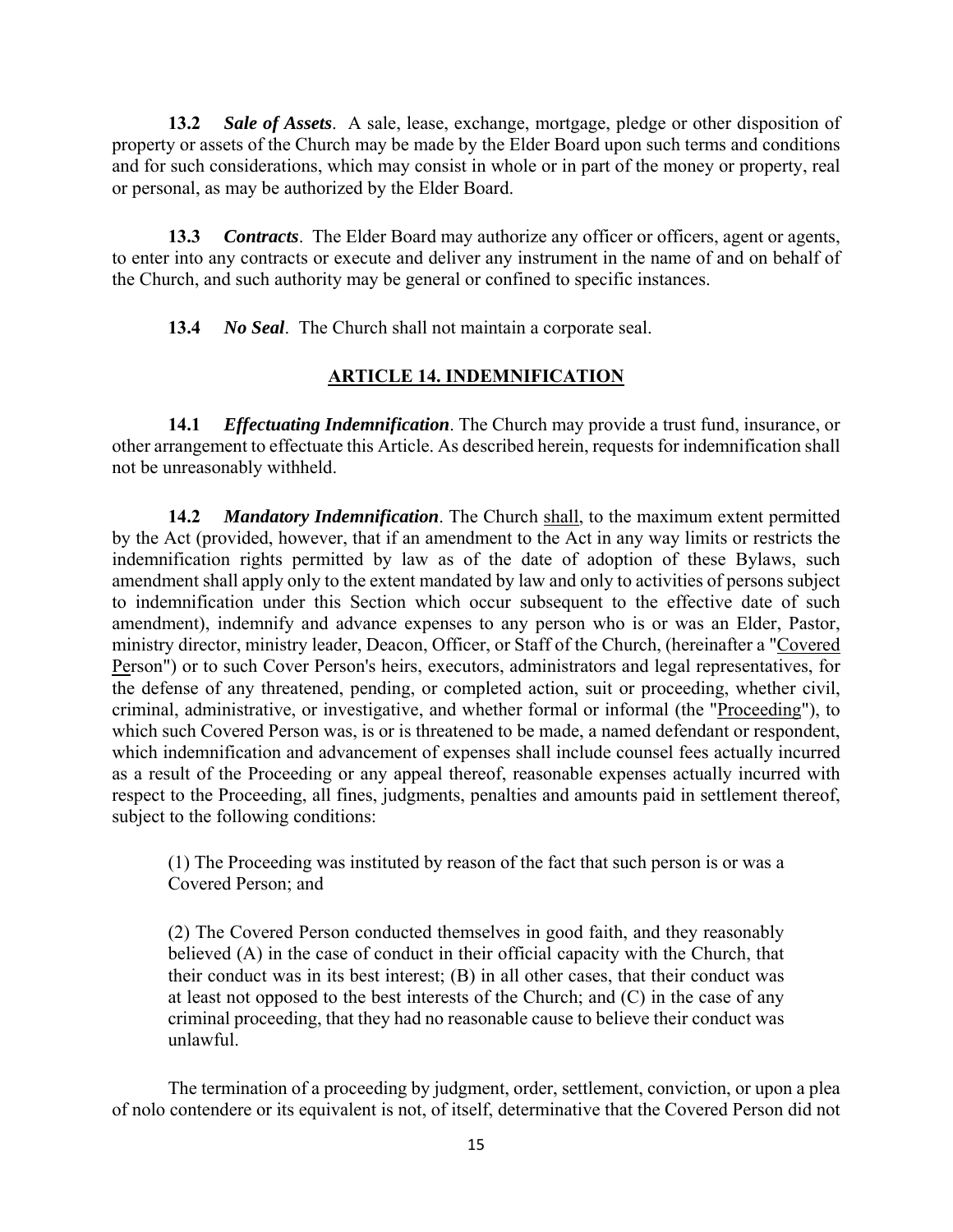meet the standard of conduct herein described.

**14.3** *Permissive Indemnification*. The Church may, to the maximum extent permitted by the Act (provided, however, that if an amendment to the Act in any way limits or restricts the indemnification rights permitted by law as of the date of adoption of these Bylaws, such amendment shall apply only to the extent mandated by law and only to activities of persons subject to indemnification under this Section which occur subsequent to the effective date of such amendment), indemnify and advance expenses in a Proceeding to any person who is or was a Covered Person, or to such Covered Person's heirs, executors, administrators and legal representatives, to the same extent as set forth in Section 14.2 above, provided that the Proceeding was instituted by reason of the fact (or allegation) that such person is or was an employee or agent of the Church and met the standards of conduct set forth in Section 14.2. The Church may also indemnify and advance expenses in a Proceeding to any person who is or was a Covered Person to the extent doing so is consistent with public policy or as may be provided by the Church's Constitution, by these Bylaws, by contract, or by general or specific action of the Elder Board.

**14.4** *Good Faith Reliance*. The Elders may in good faith rely on information, opinions, reports, or statements, including financial statements and other financial data, concerning the Church or another person that were prepared or presented by a variety of persons, including Staff of the Church, professional advisors or experts such as accountants or legal counsel. An Elder is not relying in good faith if he has knowledge concerning a matter in question that renders reliance unwarranted. No Elder Board member shall have personal liability for actions taken or omitted by an advisor if the advisor was selected in good faith and with ordinary care.

**14.5** *No Duties as Trustees*. No Elder Board member shall be deemed to have the duties of a trustee of a trust with respect to the Church or with respect to any Property held or administered by the Church, including property that may be subject to restrictions imposed by the donor or transferor of the property.

#### **ARTICLE 15. MISCELLANEOUS**

**15.1** *Amendments*. The Articles of Incorporation and these bylaws may be altered, amended or repealed and new articles and bylaws may be adopted by the Elders present at any regular meeting or any special meeting of the Elders called for that purpose. Notice of the proposed amendment (including the suggested text of the change) shall be given in writing to all Elders at least twenty (20) days before the meeting at which the vote thereon is to be taken, and shall identify the persons proposing the amendment.

**15.2** *Dissolution*. Upon dissolution of the Church, the Elder Board shall, after paying or making provision for the payment of all of the liabilities of the Church, dispose of all of the assets of the Church as the Elder Board shall determine. Any such assets not so disposed of shall be disposed of by the appropriate court of law of the county in which the principal office of the Church is then located, exclusively for such purposes or to such organization or organizations, as said court shall determine, which are organized and operated exclusively for exempt purposes.